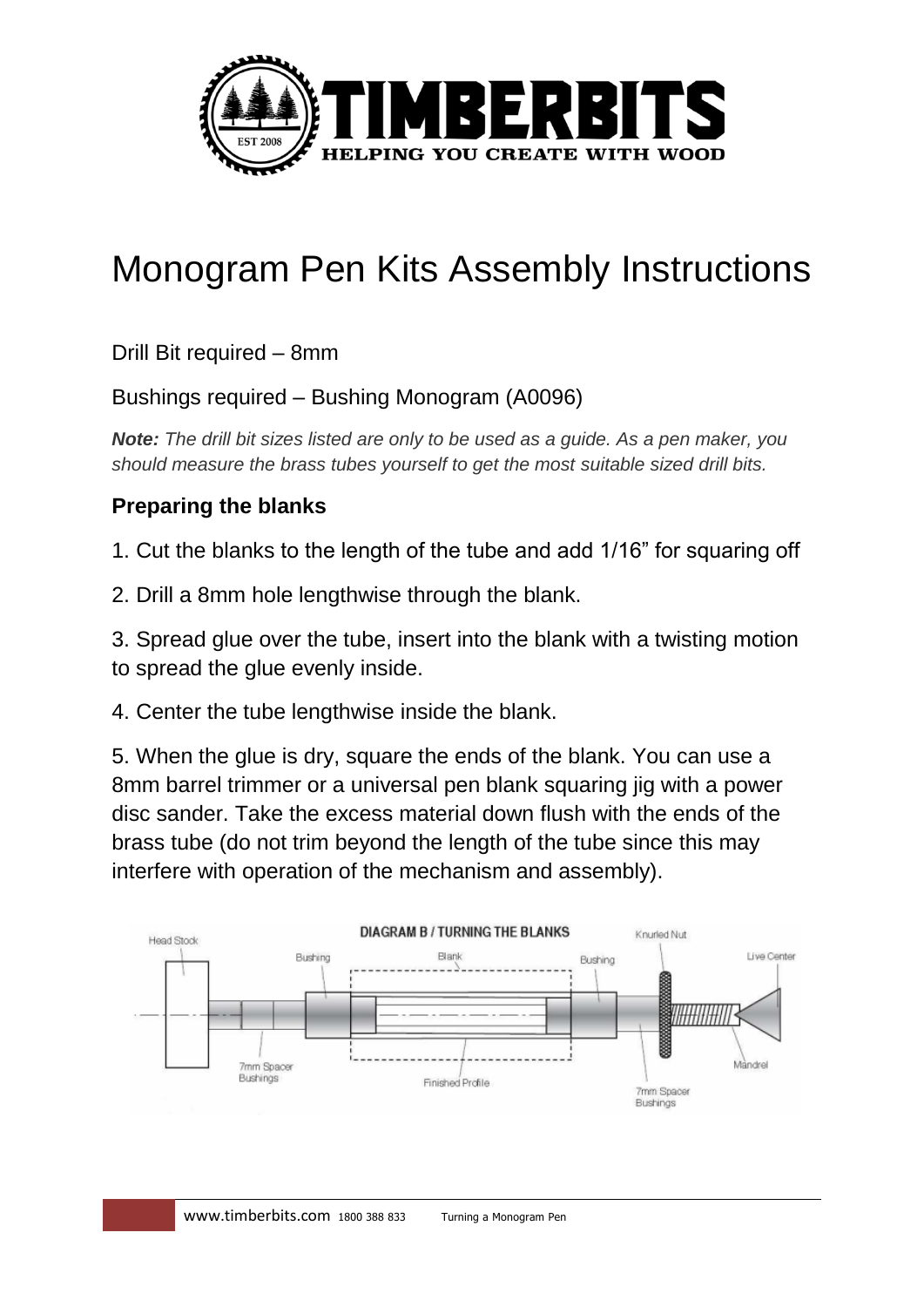

### **Turning the blanks**

1. Mount the bushings and blanks according to diagram B.

2. Thread on the knurled nut and hand tighten to hold all components in place.

3. Slide the tailstock up snugly against the mandrel shaft inserting the live center point into the mandrel dimple, lock in place.

4. Hand tighten the quill adjustment to firm up the mandrel (DO NOT overtighten, it could damage the mandrel).

5. Using sharp tools, turn the blank down close to the bushing diameter. Turn the barrel straight (or to a profile of your choice).

6. Sand the blank down to be flush with the bushings gradually increasing the sandpaper grits.

7. Finish the barrel with your choice of polish. Allow sufficient time for the polish to cure.



## **Assembly**

Layout parts according to diagram A

1. Screw the connector into the tip to the bottom. Press either end of the barrel into the connector extension.

2. Press the back end assembly into the opposite end of the barrel.